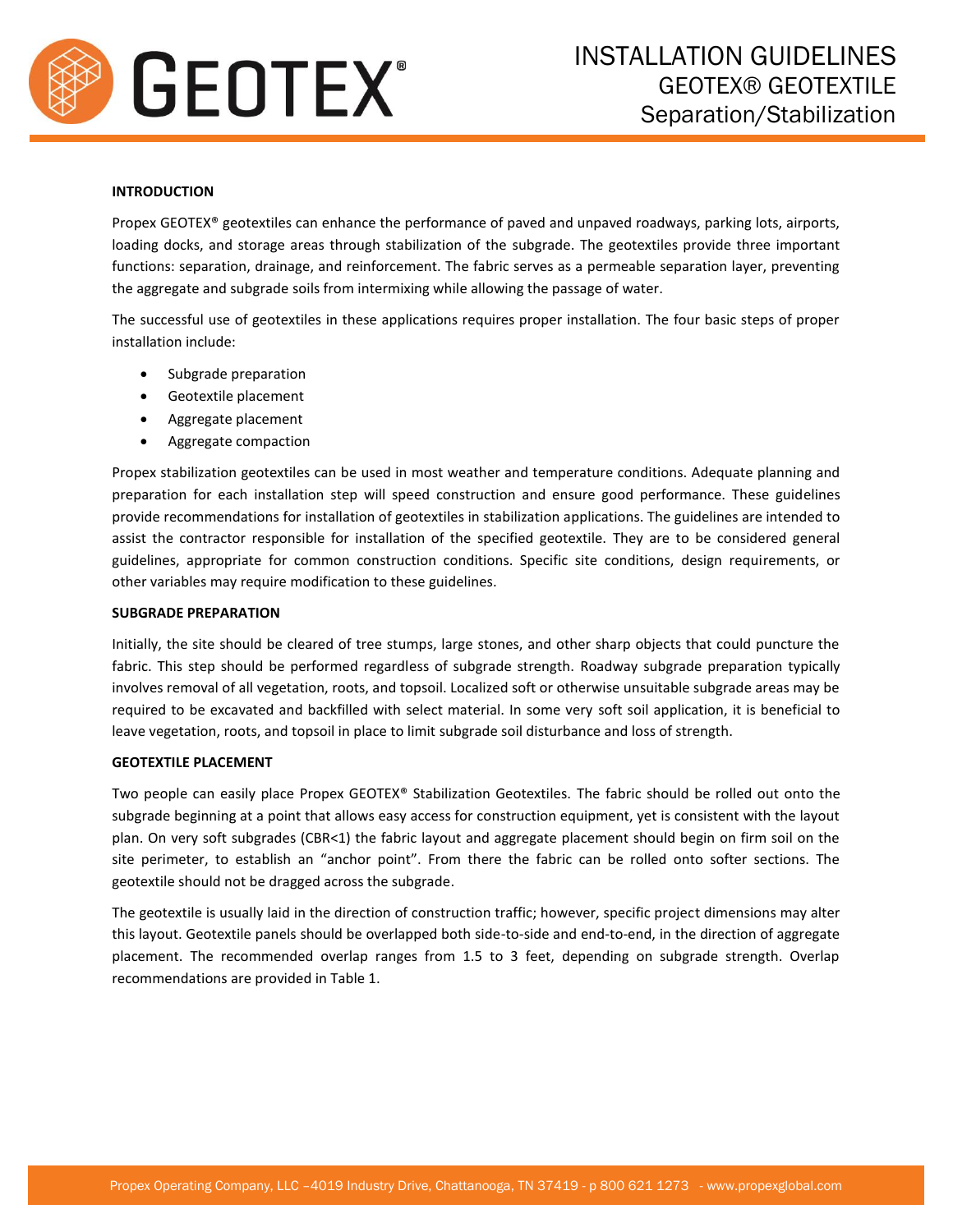

| <b>Subgrade CBR</b><br>Value | <b>Subgrade</b><br><b>R-Value</b><br>(California) | <b>Subgrade Shear</b><br>Strength (lb/in <sup>2</sup> ) | <b>Field Estimation of CBR</b>                                                        | Recommended<br><b>Minimum Overlap</b> |
|------------------------------|---------------------------------------------------|---------------------------------------------------------|---------------------------------------------------------------------------------------|---------------------------------------|
| < 0.5                        |                                                   | $\leq$ 2                                                |                                                                                       | Sewn seam<br>required                 |
| $> 0.5$ to 1                 |                                                   | $> 2$ to 4.5                                            | A person can easily walk on the<br>site                                               | 3 <sub>ft</sub>                       |
| $> 1$ to 2                   | $> 0$ to 10                                       | $>$ 4.5 to 8.5                                          | A low ground pressure bulldozer<br>can access the site without<br>significant rutting | $2.5$ ft.                             |
| > 2                          | >10                                               | > 8.5                                                   | A D4 bulldozer can<br>access the site without<br>significant rutting                  | $1.5$ ft.                             |

Alternatively, adjacent fabric edges can be sewn together rather than overlapped. Sewn seams must be used when the geotextile provides significant tensile reinforcement. This is the case, for example, when the subgrade is very soft (CBR<0.5). Sewn seam strength and fabric orientation re important design parameters. In these critical applications, adjacent panels must be placed and sewn in accordance with the specifications provided by the engineer. Field sewing is performed using a portable sewing machine, powered by a generator, and typically requires three or four laborers. Presewn panels can be supplied from the factory. For tips on geotextile seaming, refer to our Engineering Bulletin on geotextile seaming options.

Soil, rocks, or pins can be used to hold fabric edges and overlaps down until aggregate is placed. On curves, the geotextile may be folded or cut to conform to the curve, as shown in Figure 1. The fold or overlap should be in the direction of construction and can be held in place as described above.

## **AGGREGATE PLACEMENT**

Aggregate is placed and spread on the fabric using conventional construction practices and equipment. Soil, rocks, or pins should be used to anchor the leading edge of the fabric to prevent it from lifting during placement of the first aggregate lift. The aggregate is then spread over the geotextile. A tracked bulldozer is best used for this operation. Low ground pressure models are recommended for work on soft subgrades. The state of the state of the state of the state of the state of the state of the state of the state of the state of the state of the state of the state of the state of the state of the state of the state o



<sup>(</sup>Note: o – indicates location of pins, sandbags, piles of fill or rock, or other means of temporarily anchoring geotextile.)